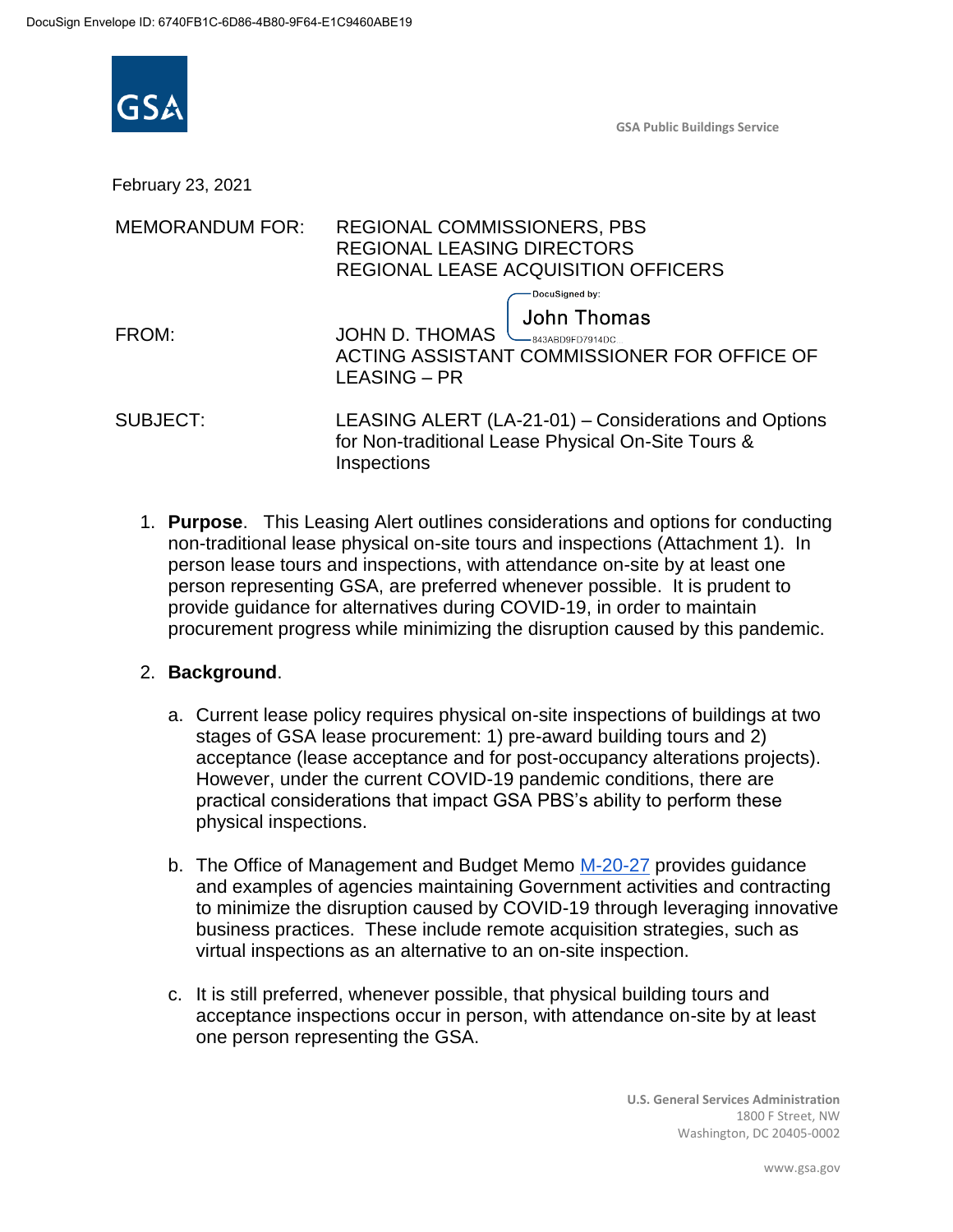- d. These considerations and options for non-traditional lease physical on-site tours & inspections (Attachment 1) with associated guidance as follows:
	- i. RLP and Lease template language (Attachment 2)
	- ii. Building Tour Video/Picture Guidelines (Attachment 3)
	- iii. Provisional Space Acceptance Language (Attachment 4)
	- iv. Provisional Alterations Acceptance Language (Attachment 5)
- 3. **Effective Date.** This Leasing Alert and its attachments are effective on the date of issuance for use during the COVID-19 pandemic.
- 4. **Applicability.** This Leasing Alert and its attachments are mandatory and apply to all General Services Administration (GSA) real property leasing activities and to activities delegated by GSA to other Federal agencies.
- 5. **Cancellation.** None.
- 6. **Instructions and Procedures.** These considerations and options for nontraditional lease physical on-site tours & inspections with associated attachments are provided as guidance for the regions when considering alternatives at the project level due to the current COVID-19 pandemic. When considering these non-traditional options, the LCO shall weigh project variables and risk, in consultation with his/her supervisor and regional counsel, as appropriate. Awarding a lease and/or accepting space without an on-site inspection presents a high degree of business risk to the Government that should be carefully weighed.
	- a. Attachment 2 contains RLP and lease language, for use as determined by the LCO, so that offerors are aware of the potential for picture/video submissions for a building tour as well as the possibility of the Government's provisional space acceptance. For AAAP procurements, the Office of Leasing (OL) will issue an RLP amendment to regional RLPs with similar, conforming language as appropriate.
	- b. Attachment 3 provides a framework for the offeror-provided picture/video submissions discussed above, which should be tailored to the project and agency requirements.
	- c. Attachments 4 and 5 contain language to be included in Lease Amendments involving provisional acceptance of Space or postoccupancy alterations. Prior to issuing a provisional acceptance, the LCO must obtain written confirmation from the lessor that all work has been completed in accordance with the Lease (or Lease Amendment) requirements.

# **Attachments:**

● **Attachment 1**, Considerations and Options for Non-traditional Lease Physical On-Site Tours & Inspections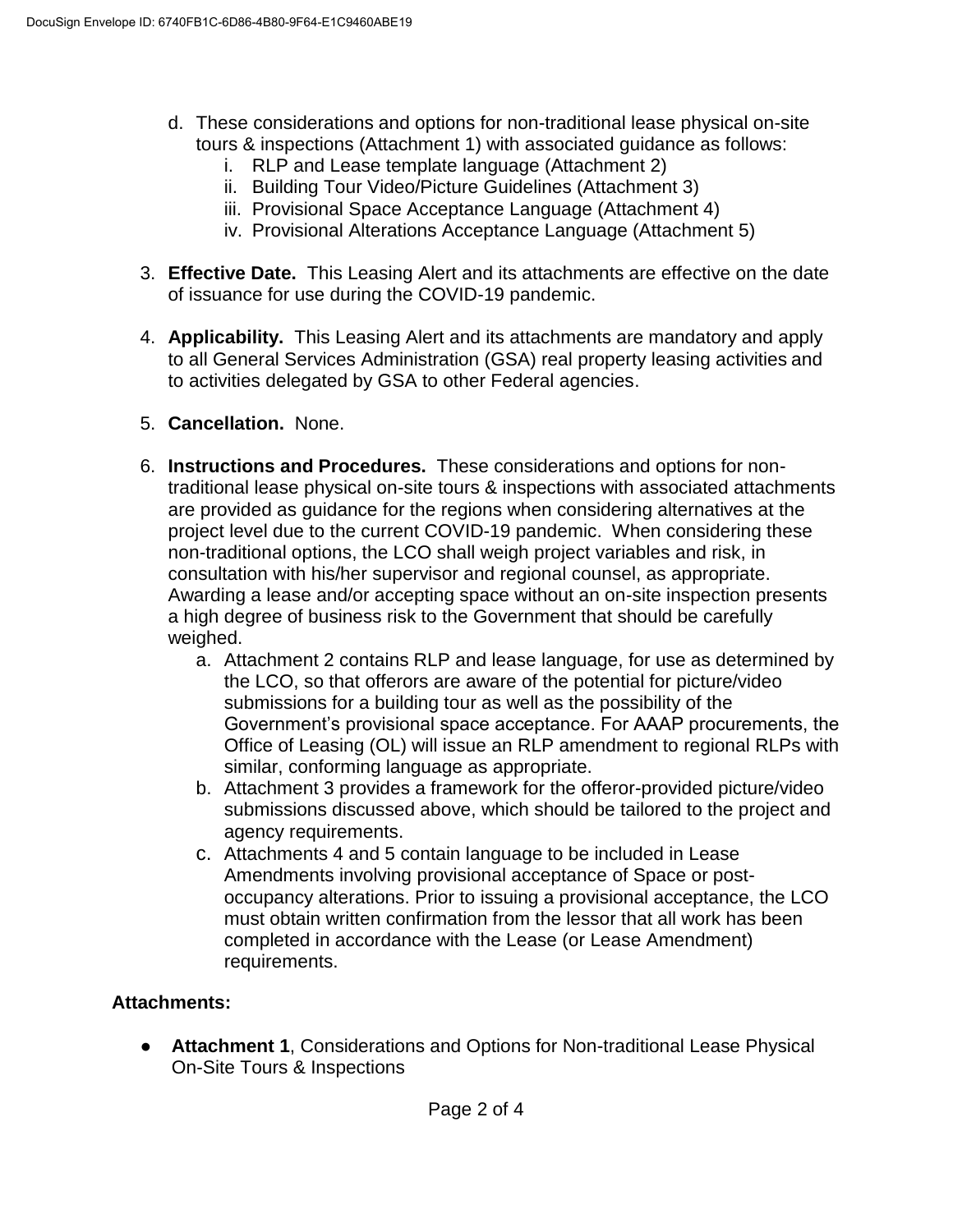- **Attachment 2**, Revised RLP and Lease Language
- **Attachment 3**, Building Tour Video/Picture Guidelines
- **Attachment 4**, Provisional Space Acceptance Language
- **Attachment 5**, Provisional Alterations Acceptance Language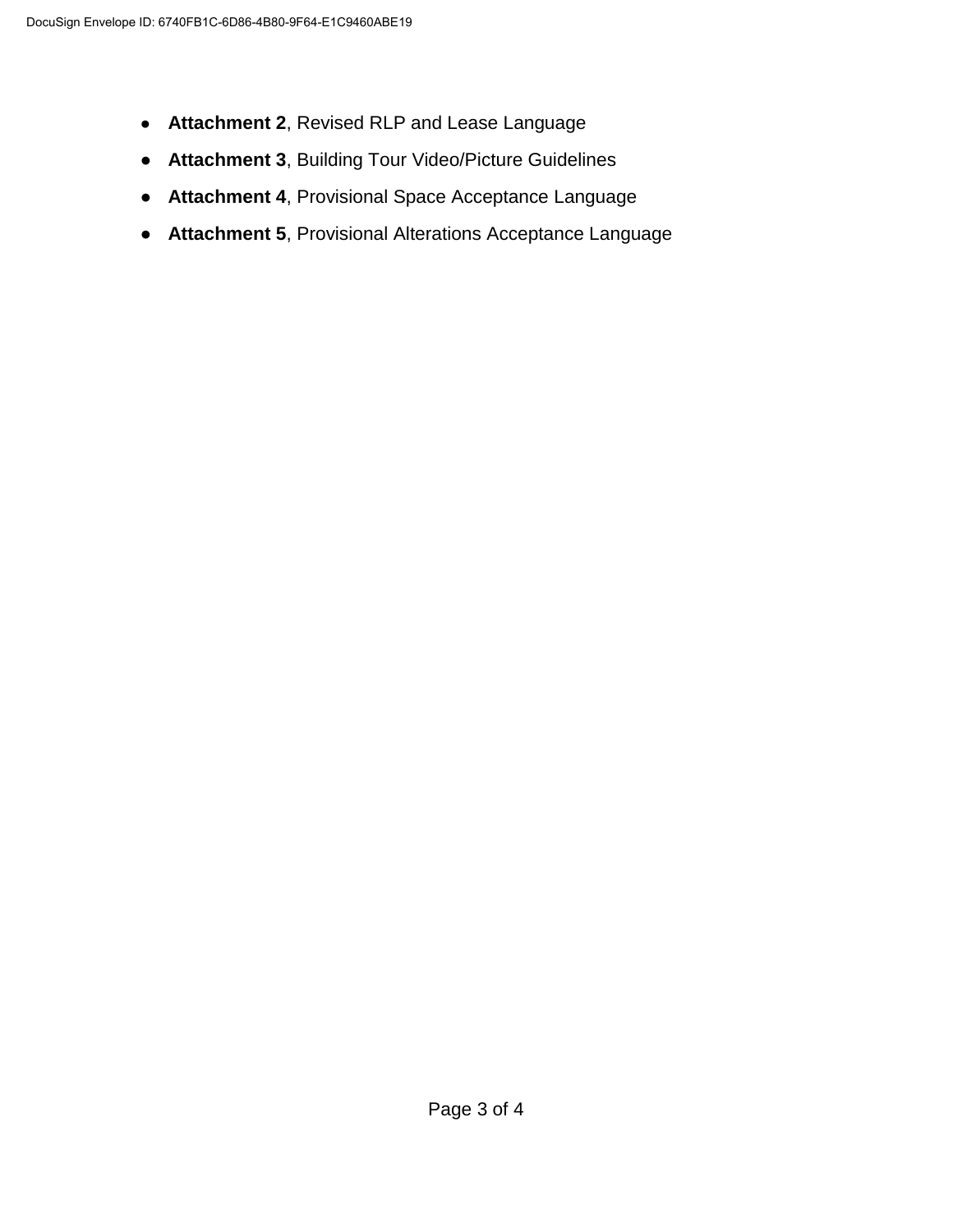**COVER PAGE FOR ATTACHMENTS 1, 2, 3, 4, 5**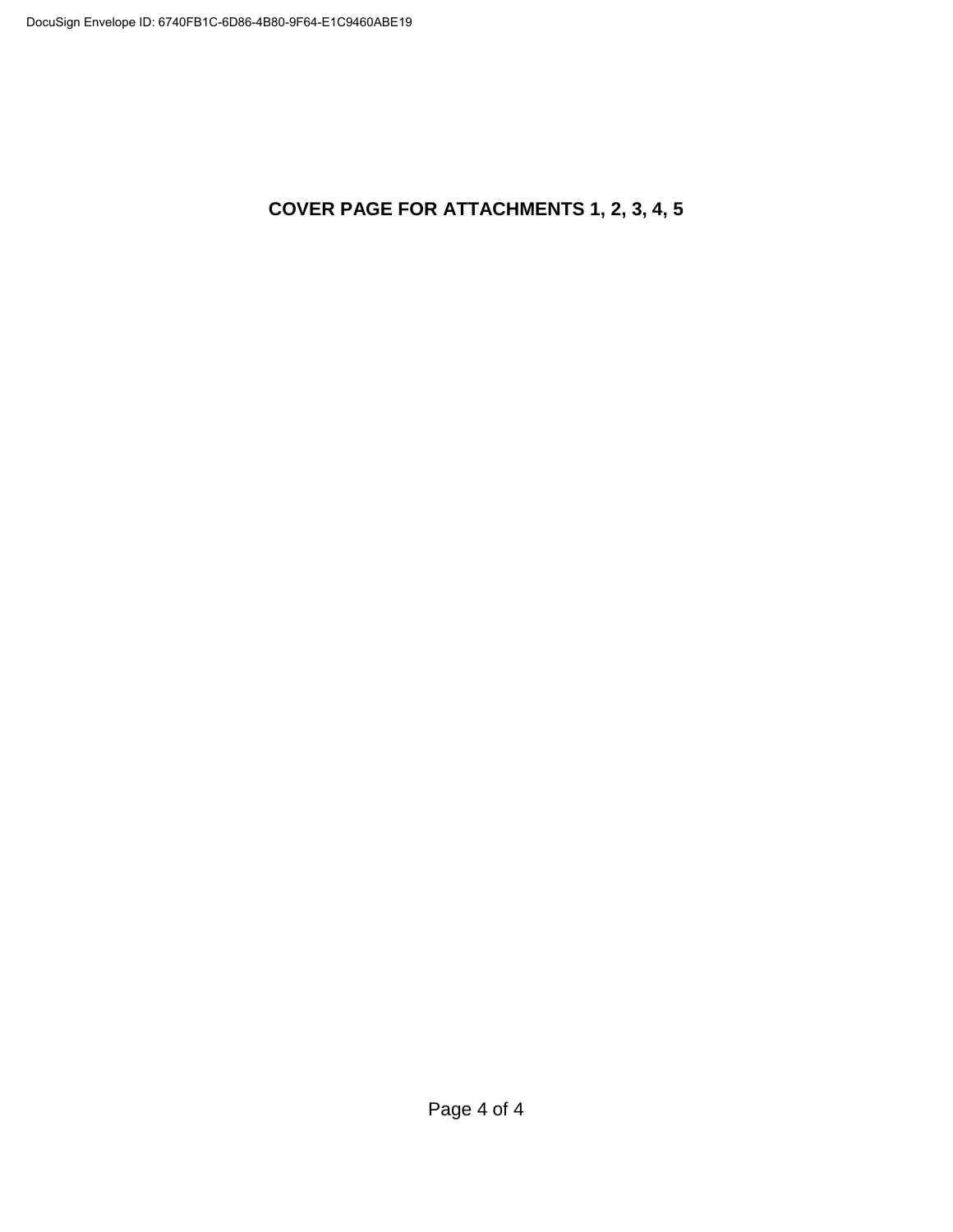LA-21-01: Attachment 1 - Considerations and Options for Non-traditional Lease Physical On-Site Tours & Inspections

Background: The Office of Management and Budget Memo M-20-27 provides guidance and examples of agencies maintaining Government activities and contracting to minimize the disruption caused by COVID-19 through leveraging innovative business practices. These include remote acquisition strategies, such as a virtual inspection as an alternative to an on-site inspection.

Current lease policy requires physical on-site inspections of buildings at two stages of GSA lease procurement: 1) pre-award building tours and 2) acceptance (lease acceptance and for post-occupancy alterations projects). However, under the current COVID-19 pandemic conditions, there are practical considerations that impact GSA PBS's ability to perform these physical inspections, such as:

- Most GSA employees are in mandatory telework status and are restricted from traveling to locations.
- Certain locations are remote and can only be accessed via air travel; air travel poses more risk than POV or GOV travel.
- Tenant agencies who also attend these inspections and who provide input into the decision-making process may also be restricted from traveling or physically attending inspections.
- There may be state or locally imposed restrictions that could affect the building owners' ability to conduct a tour.

It is still preferred, whenever possible, that physical market surveys/building tours and acceptance inspections occur in person, with attendance on-site by person(s) representing the GSA and the tenant agency. A GSA Representative can be any of the following, including but not limited to:

- GSA Lease Contracting Officer (LCO)
- GSA Project Manager
- GSA Leasing Specialist
- GSA Lease Administration Manager (LAM)
- GSA Broker Representative (for broker projects only)

These considerations and options for non-traditional lease physical on-site tours & inspections with associated attachments are provided as guidance for the regions when considering alternatives at the project level due to the current COVID-19 pandemic. When considering these non-traditional options, the LCO shall weigh project variables and risk, in consultation with his/her supervisor and regional counsel, as appropriate. Awarding a lease and/or accepting space without an on-site inspection presents a high degree of business risk to the Government that should be carefully weighed. In addition, the LCO shall include the language as outlined in Attachment 2 in RLP packages, as appropriate, so that offerors are aware of the potential for picture/video submissions for a building tour as well as the possibility of the Government's provisional space acceptance.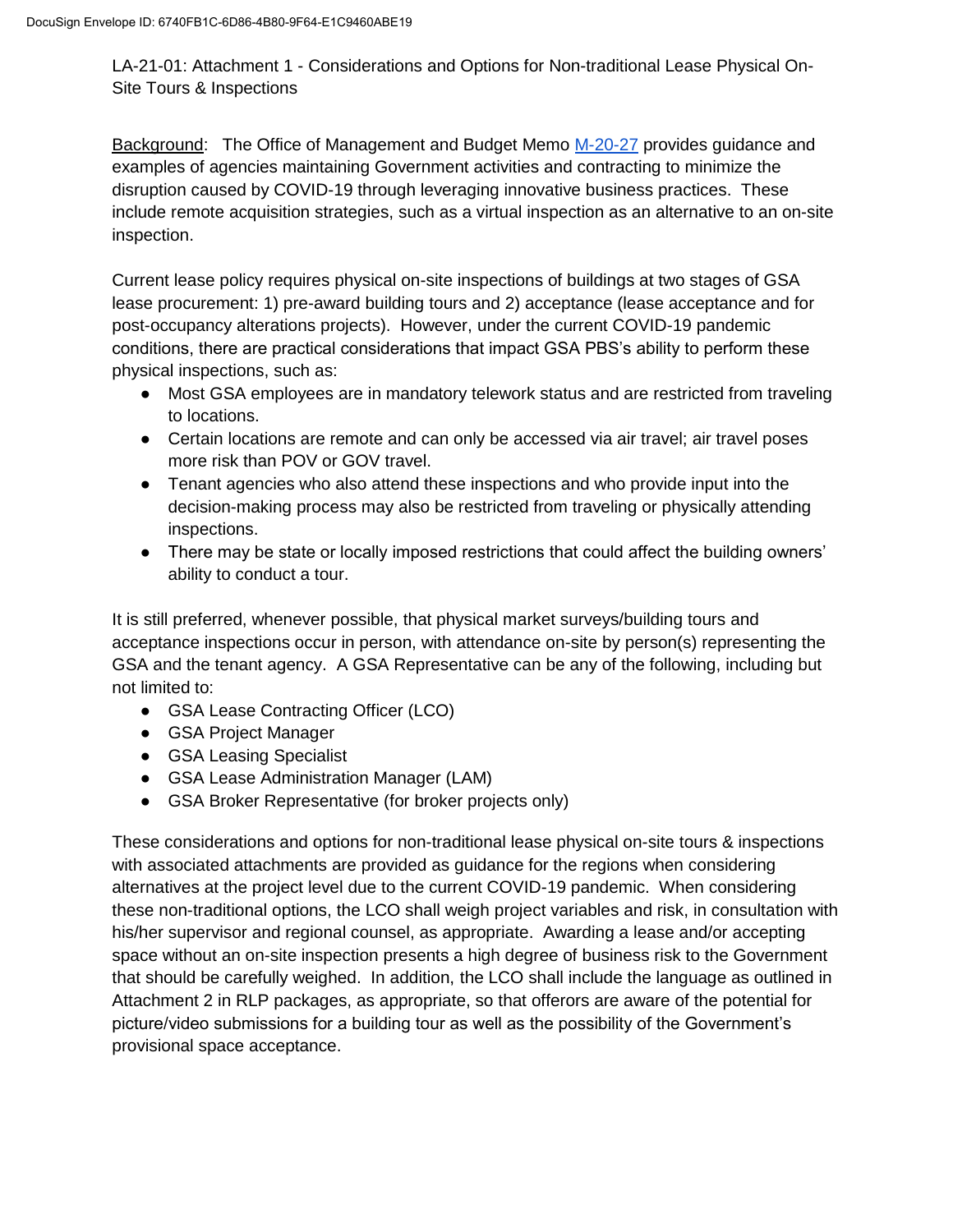## Considerations and Options:

Below are considerations and options for pre-award building tours and post-award inspections. Regardless of the option pursued, documentation of standard project processes should still be completed, e.g., market survey report and agency concurrence, AAAP due diligence documentation, space acceptance.

Considerations for these options include use of GSA IT approved platforms for conducting virtual and online meetings, which can also be used to record the 'virtual' tour. G-REX accepts MP3, MP4, .MOV and other files, up to 1GB.

### 1) Physical On-Site Presence by at Least One GSA Representative

In instances where a physical on-site tour or inspection can occur, all attendees are expected to follow current CDC guidelines, e.g., social/physical distancing, use of masks, along with an attendance limitation to the absolute fewest number of participants possible. The tour should leverage available technologies and tools to document site conditions to the greatest extent possible. At least one of the above-listed GSA Representatives should attend in person, documenting conditions as appropriate to include pictures, for the below options:

- For pre-award market survey/AAAP building tour:
	- AAAP or SLAT Lease Models: Utilizing these models wherever possible as they only require a building tour of the apparent low offeror instead of conducting a full market survey tour of multiple buildings. This inherently minimizes the number of buildings toured, minimizing physical inspection time and locations.
	- GLS *Plus* Broker Services: The GLS *Plus* contract contains two options. The COR in concurrence with the Contractor, may allow the Contractor to provide a video recording of the market tour when there are practical considerations that impact the government's ability to perform these activities (e.g. emergency, urgent/compelling, pandemic). However, under no circumstance shall contractor personnel be asked to perform a market survey if there may be a risk to his/her personnel safety. In addition, the contract includes the option to request market surveys that use 360-degree camera technology, which can provide a fuller picture of existing site conditions compared to traditional still images. The minimum contract standard is for the contractor to provide 360-degree digital still images, however contractors are encouraged (but not required) to provide more creativity and greater degree of detail (specific examples are shown in this presentation adapted from the GLS *Plus* training). See GLS *Plus* Contract for additional details.
	- Live Guided 'Virtual' Tour with GSA Representative: A GSA Representative along with a building owner's representative conduct a 'virtual' tour live using a GSA-approved platform for virtual and online meetings to walk through the outside and inside of a building, space offered, common areas, etc.. The building owner's representative must be prepared to show all relevant building features as well as demonstrate measurements and functional elements. This allows "real time" interaction with market survey attendees while minimizing the on-site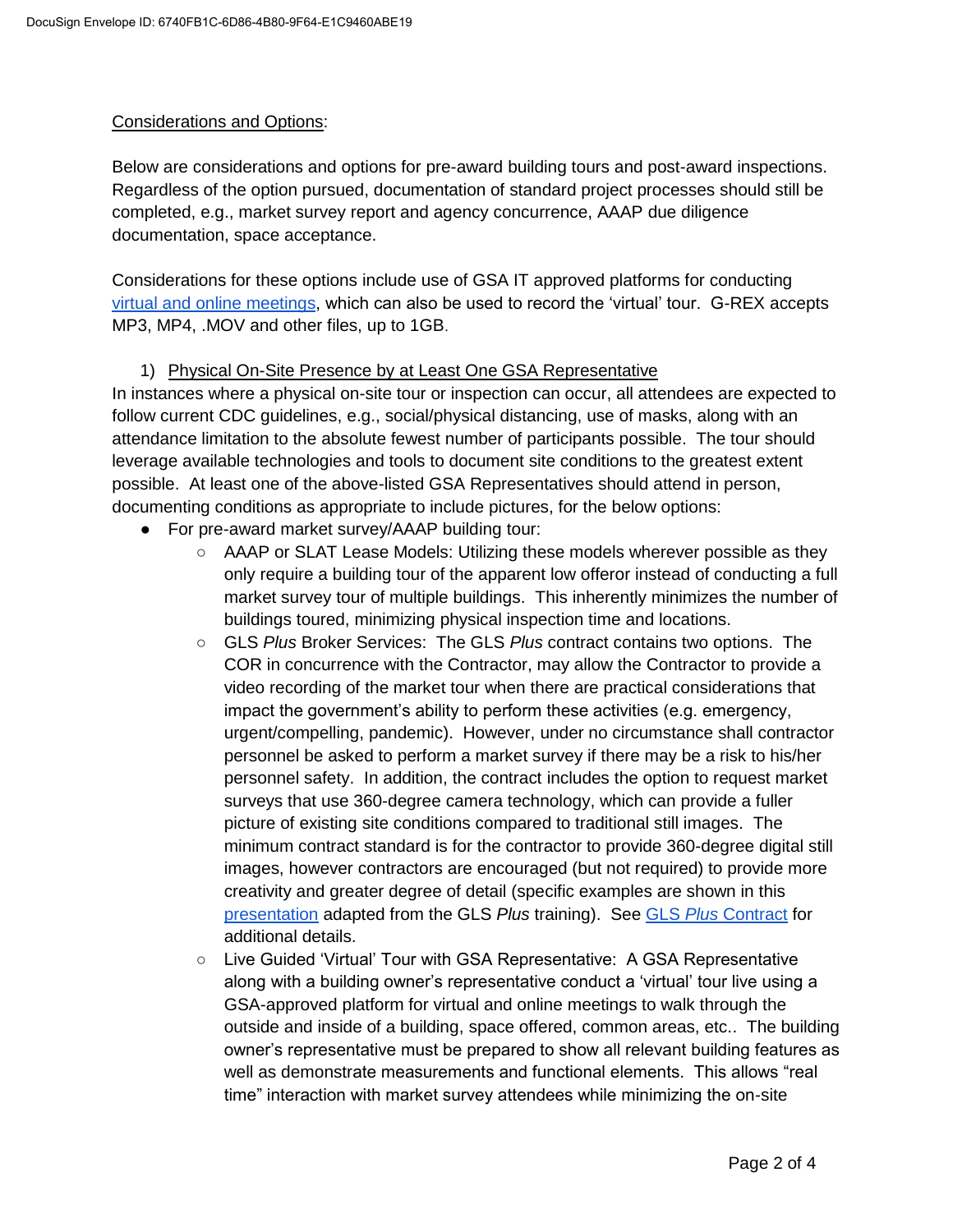presence. The building owner's representative can respond to questions from all attendees, including those connected via online meeting technology. If meeting recording capability is utilized, the recorded tour can be later referenced and used for file documentation.

- For post-award inspections, acceptances (including alterations)
	- Live Guided 'Virtual' Tour with GSA Representative: Have at least one GSA Representative to physically tour the Space with the Lessor, documenting conditions as appropriate to include pictures. Assess other agency attendees to minimize the Government representatives also on this physical tour. Utilize a GSA-approved platform for virtual and online meetings to minimize the number of people that attend this physical acceptance tour. If meeting recording capability is utilized, the recorded tour can be later referenced and used for file documentation.

## 2) No Physical On-Site Presence (by at least one GSA Representative)

In instances where travel by at least one of the above-listed GSA Representatives is not possible under COVID-19 restrictions, then the following measures are authorized, in order of preference. For these instances, follow-up with the building owner may be needed and the GSA Representative should pursue follow-up accordingly.

- For pre-award market survey/AAAP building tour:
	- Live Guided 'Virtual' Tour by Building Representative\*: A building owner's representative conducts a 'virtual' tour live with at least one person on-site to walk through the outside and inside of a building, space offered, common areas, etc. A GSA Representative shall set up a virtual/online meeting for purposes of the tour. If meeting recording capability is utilized, the recorded tour can be later referenced and used for file documentation. The building owner's representative must be prepared to show all relevant building features as well as demonstrate measurements and functional elements. Focus on key dimensions, e.g., ABBAS, column spacing, ceiling height, and agency go/no-go criteria. This allows "real time" interaction with inspection attendees while minimizing the on-site presence. The building owner's representative can respond to questions from Government attendees, including the GSA Representative. It is recommended that the GSA Representative serve as the single POC to ask questions during the tour, with other Government representatives forwarding questions to this GSA Representative.
	- Lessor Provided Documentation via Pictures and/or Recorded Video: This option should only be used in situations where there are technical limitations to participating in a live guided 'virtual' video tour as described above. The building owner can provide a video(s) and/or pictures submission in lieu of the live guided 'virtual' tour. Check with the owner and/or the owner's representative showing the property to see if they already offer this service.

Attachment 3 Building Tour Video/Picture Guidelines provides a framework for these tour video(s) and/or pictures and questions. The GSA Representative shall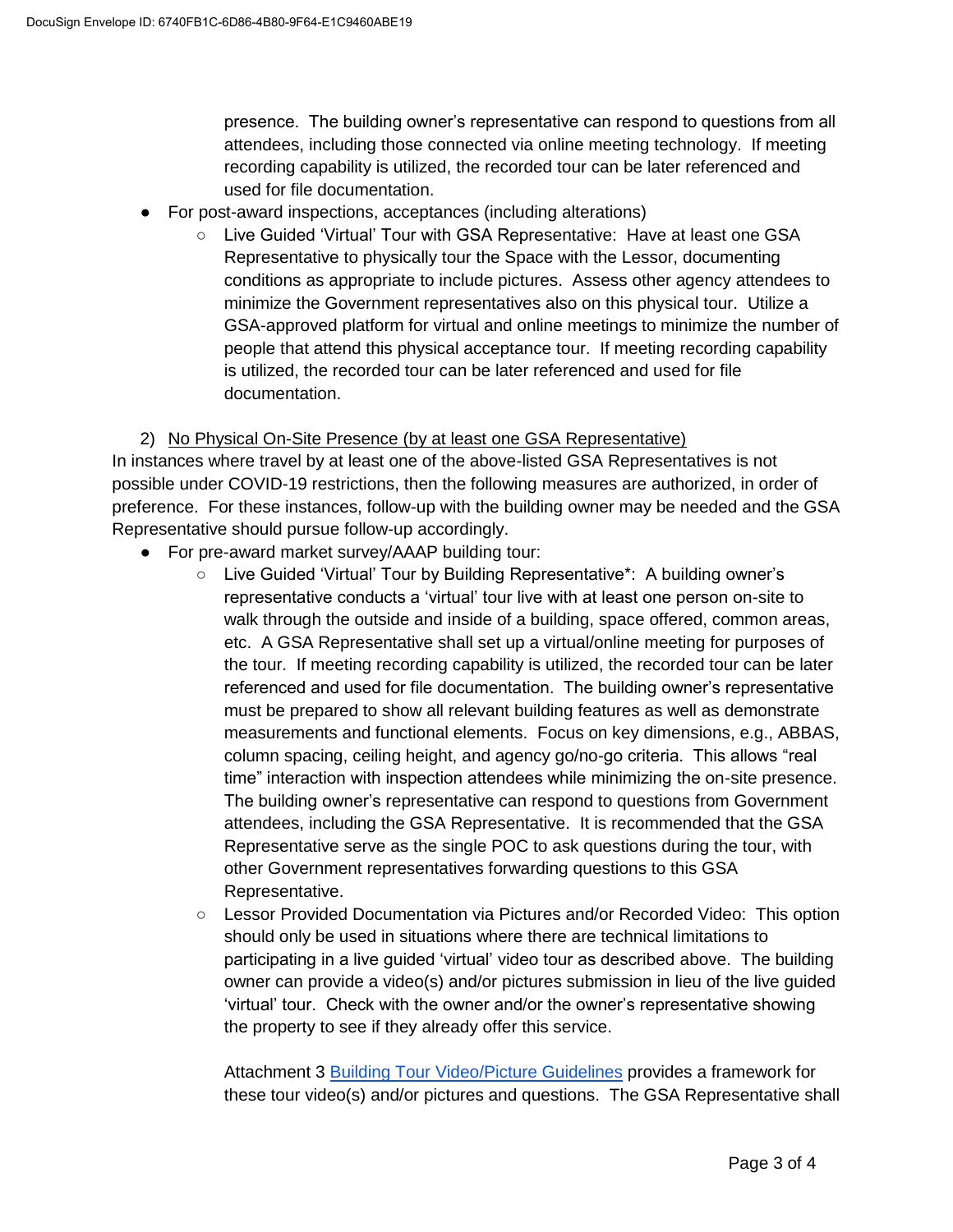tailor this to the project and agency requirements. Note that the video(s) and/or pictures should not just show the offered space but also the building exterior, parking, entrance, and those common areas to be accessed by Government tenants and visitors. The video(s) and/or pictures should especially focus on permanent building and site features, accessibility, fire/life safety, building amenities, go/no-go criteria, etc. that define a building's acceptability in meeting the project requirements and not focus solely on interior space finishes that will be replaced during the buildout.

- For post-award inspections, acceptances (including alterations)
	- Live Guided 'Virtual' Tour by Building Representative: The lessor's representative conducts a 'virtual' tour live to walk through Space and appurtenant areas to demonstrate substantial completion. A GSA Representative shall set up a virtual/online meeting for purposes of the tour. If meeting recording capability is utilized, the recorded tour can be later referenced and used for file documentation. The lessor's representative must be also prepared to confirm lease compliance through measurements, as applicable. This allows "real time" interaction with inspection attendees while minimizing the on-site presence. The building owner's representative can respond to questions from Government attendees, including the GSA Representative. It is recommended that the GSA Representative serve as the single POC to ask questions during the tour, with other Government representatives forwarding questions to this GSA Representative.
	- Lessor Provided Documentation via Pictures and/or Recorded Video: The lessor shall provide documentation to support substantial completion, e.g., video, pictures and provide written confirmation the alterations have been completed in accordance with the Lease or Lease Amendment. It remains the LCO's discretion to determine whether to accept the documentation and confirmation as evidence of substantial completion. In those instances where the LCO has determined substantial completion without a GSA Representative on-site for physical inspection, the Lease Amendment shall contain provisional acceptance language as outlined in Attachment 4 Provisional Space Acceptance Language. For post-occupancy alterations, use the Provisional Acceptance Language as outlined in Attachment 5 Provisional Alterations Acceptance Language.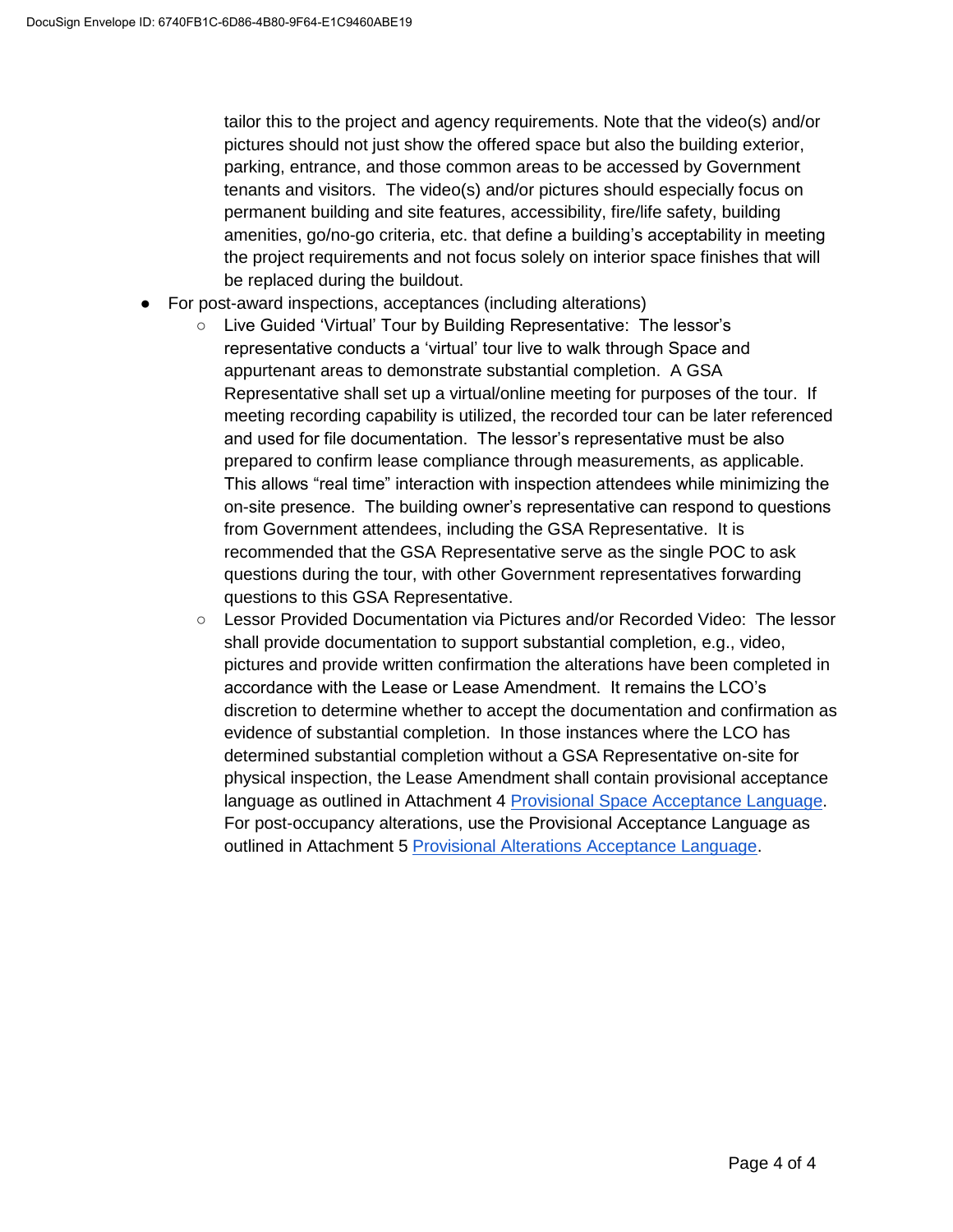LA-21-01: Attachment 2 - Revised RLP and Lease Language

# **Note: The following reflects use of the Global Request for Lease Proposal (RLP) GSA Template R100 AAAP and Global Lease GSA Template L100. LCOs must adjust for other models as appropriate. New language is highlighted.**

## **Revised February 2021**

\*\*\*\*\*\*\*\*\*\*\*\*\*\*\*\*\*\*\*\*\*\*\*\*\*\*\*\*\*\*\*\*\*\*\*\*\*\*\*\*\*\*\*\*\*\*\*\*\*\*\*\*\*\*\*\*\*\*\*\*\*\*\*\*\*\*\*\*\*\*\*\*\*\*\*\*\*\*\*\*\*\*\*\*\*\*\*\*\*\*\*\*\*\*\*\*\*\*\*\*\*\*\*\*\*\*\*\*\*

ACTION REQUIRED: MANDATORY FOR SITUATIONS WHERE THE RLP IS ISSUED PRIOR TO TOURING LOCATIONS. OTHERWISE, DELETE.

## **Revised RLP Language:**

**3.10 ADDITIONAL SUBMITTALS IN LIEU OF BUILDING TOUR (FEB 2021)**

\*\*\*

Due to COVID-19 pandemic conditions, an on-site physical tour of the offered Property may not be practical. At the LCO's discretion, additional Offer submittals may be requested to include pictures, video(s), and/or a building representative conducting a walkthrough with a virtual or online meeting option provided by GSA. In these instances, additional guidance will be more particularly set forth by the LCO.

\*\*\*\*\*\*\*\*\*\*\*\*\*\*\*\*\*\*\*\*\*\*\*\*\*\*\*\*\*\*\*\*\*\*\*\*\*\*\*\*\*\*\*\*\*\*\*\*\*\*\*\*\*\*\*\*\*\*\*\*\*\*\*\*\*\*\*\*\*\*\*\*\*\*\*\*\*\*\*\*\*\*\*\*\*\*\*\*\*\*\*\*\*\*\*\*\*\*\*\*\*\*\*\*\*\*\*\*\*\*\*\*\*\*\*\*\*\*\*\*\*\*\*\*\*\*\*\*\*\*\*\*\*\*\*\*\*\*\*\*\*\*\*\*\*\*

# **Revised Lease Language:**

ACTION REQUIRED: MANDATORY FOR SITUATIONS WHERE TRAVEL ON-SITE FOR THE FINAL ACCEPTANCE INSPECTION MAY BE ADVERSELY IMPACTED DUE TO THE COVID-19 PANDEMIC. OTHERWISE, DELETE.

#### **PROVISIONAL ACCEPTANCE (FEB 2021)**

At a time of exceptional circumstance, i.e., pandemic, the Government may accept the Space on a provisional basis until such time that a re-inspection on-site can occur. In this instance and upon request from the LCO, the Lessor shall provide such documentation (e.g., picture(s), video(s) and/or a representative on-site for a live-stream or 'virtual' walkthrough) to confirm substantial completion. In such an instance the Government may withhold a percentage of lump sum Tenant Improvement payment as a reserve to ensure that all deficiencies and/or punch list item(s) will be addressed by the Lessor within the time frame established or until the Government can determine the space has been delivered in accordance with the Lease requirements, Design Intent Drawings and Construction Drawings.

B. At such time as a physical on-site inspection is deemed possible by the Government, the Government reserves the right to physically inspect the Space with an on-site representative to conduct a space measurement and to document any deficiencies and/or punch-list item(s) for the Lessor's correction.

Upon re-inspection and Government acceptance of any deficiencies and/or punch list item(s) documented per above, or in the instance of no such documented items, this provisional acceptance will be rendered non-provisional and fully accepted by the Government via subsequent Lease Amendment.

\*\*\*\*\*\*\*\*\*\*\*\*\*\*\*\*\*\*\*\*\*\*\*\*\*\*\*\*\*\*\*\*\*\*\*\*\*\*\*\*\*\*\*\*\*\*\*\*\*\*\*\*\*\*\*\*\*\*\*\*\*\*\*\*\*\*\*\*\*\*\*\*\*\*\*\*\*\*\*\*\*\*\*\*\*\*\*\*\*\*\*\*\*\*\*\*\*\*\*\*\*\*\*\*\*\*\*\*\*\*\*\*\*\*\*\*\*\*\*\*\*\*\*\*\*\*\*\*\*\*\*\*\*\*\*\*\*\*\*\*\*\*\*\*\*\*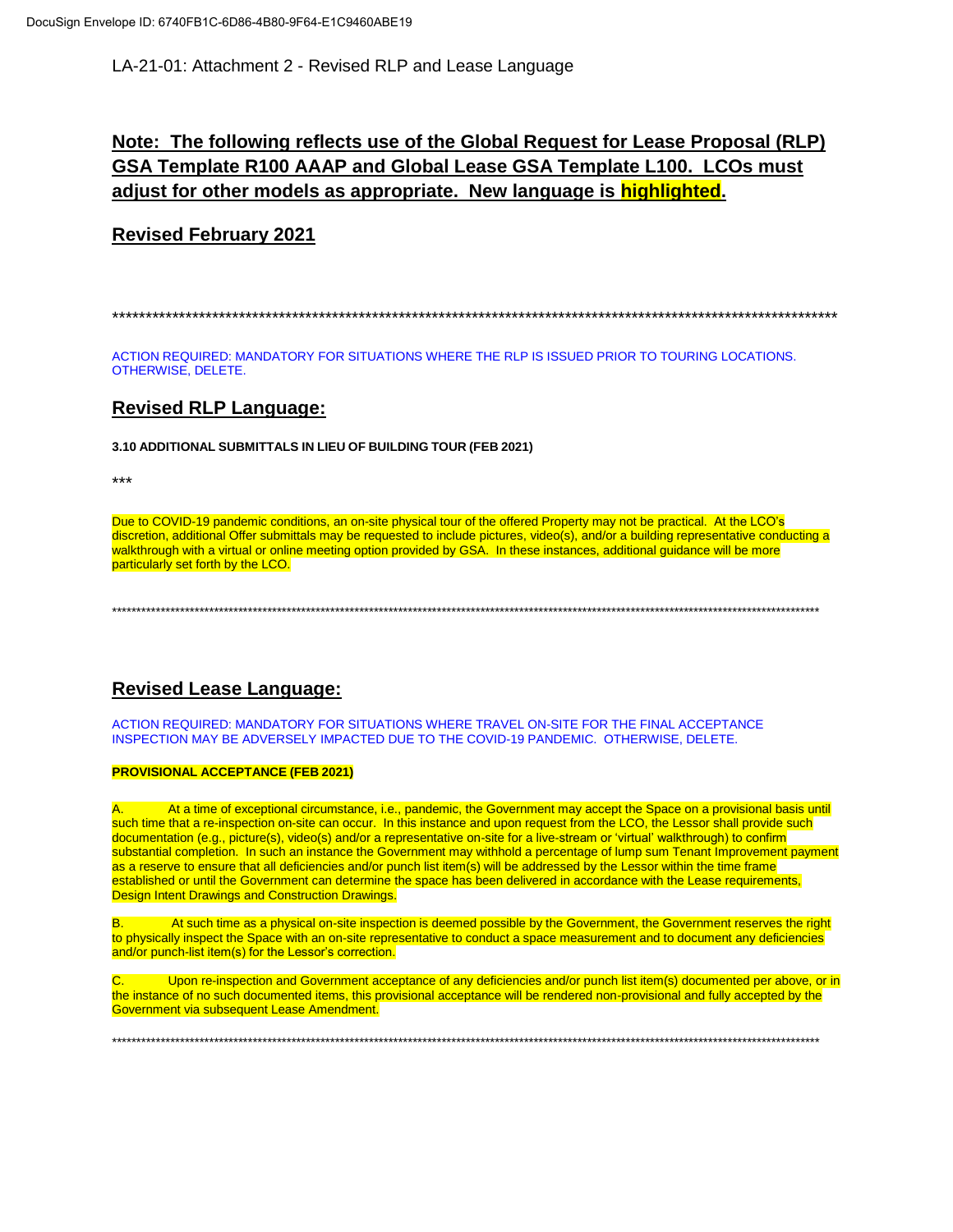## LA-21-01: Attachment 3 - Building Tour Video/Picture Guidelines

## **BUILDING TOUR VIDEO(S) AND/OR PICTURES GUIDELINES**

For considerations and options during the COVID-19 pandemic, it is preferred for at least one GSA Representative to attend on-site, utilizing a GSA approved platform for virtual and online meetings for other attendees, if applicable. If meeting recording capability is utilized the recorded tour can be later referenced and used for file documentation.

If limitations do not allow for a physical on-site tour with at least one GSA representative, the Prospective Offeror shall provide, via email to the Lease Contracting Officer (LCO) or LCO designee, a Building Tour Video and/or Pictures in lieu of the live guided 'virtual' tour. More than one submission may be needed due to the file size. The video(s) and/or pictures shall include a date/time stamp or other indication of date for video(s) and/or pictures. Submission to the Lease Contracting Officer (LCO) or LCO designee should indicate the Building Address, City, State and any other information requested by GSA, i.e., project number.

\*\*\*

Building Tour Video(s) and/or Pictures. Video(s) and/or pictures must accurately depict existing conditions of the Premises, including those pertaining to accessibility, fire/life safety (e.g., sprinklers, means of egress, fire alarms), and building amenities. Note that this includes showing measurements and/or path of travel. At a minimum, video(s) and/or pictures must show the following features and include audio and/or text that indicates area(s) being shown:

- 1. Building Exterior, as applicable
	- a. Street intersection(s) nearest to the property
	- b. Entire front of building showing entrance to parking lot and entrance to the building
	- c. Sides and rear of building
	- d. Exterior loading area
	- e. Parking lot
		- i. Reserved spaces for Government-Owned Vehicles (GOVs)
		- ii. Spaces available for visitor/employee use
		- iii. Accessible parking
	- f. Entrance(s), including accessibility features such as ramps, entrance buttons and doorways
	- g. Landscaping
	- h. Lighting parking, building entrance(s), walkways, etc.
- 2. Building Interior, Public Areas and Service Areas, as applicable
	- a. Building entrance(s) lobby
	- b. Corridors
	- c. Security guards, turnstiles, or other security for building occupants within the building lobby or throughout the shared common space
	- d. Directory board
	- e. Interior ramps, lifts, rails, if any
	- f. Fire control systems panel
	- g. Drinking fountains
	- h. Elevator bank and call buttons, to include:
		- i. Building lobby, main floor, and floor(s) offered/occupied
		- ii. Elevator interiors with call buttons, firefighters operation switch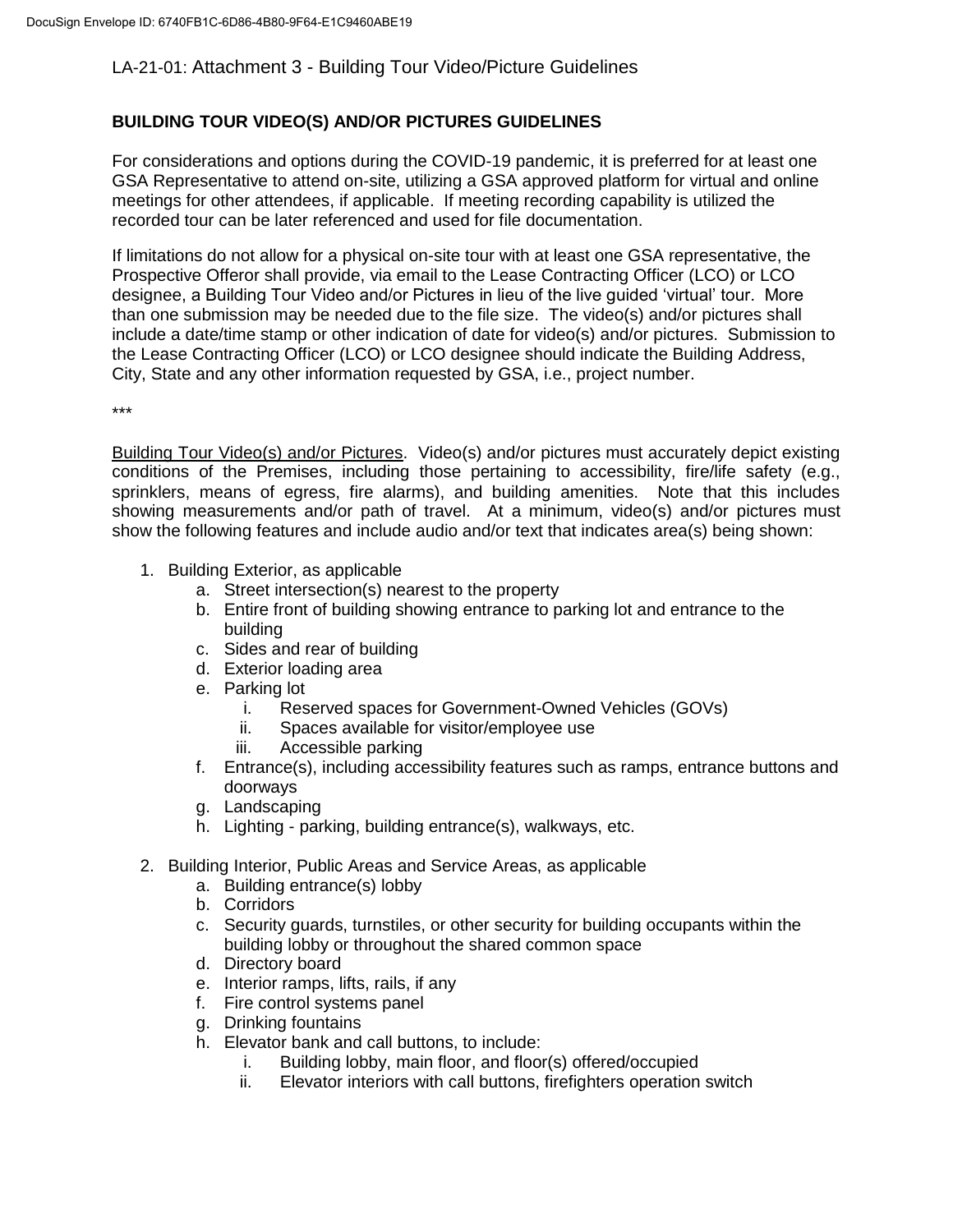- i. Men's or Unisex restroom; entry door, lavatories, urinals, stalls, dispensers and other accessories, wall finishes, ceiling, accessible stall and turning radius
- j. Women's or Unisex restroom; entry door, lavatories, stalls, dispensers and other accessories, wall finishes, ceiling, accessible stall and turning radius
- k. All fire exit stairwells accessible from Space, showing point of discharge (e.g., lobby, outside, etc.)
- l. Building telecommunications demarcation and telecommunications closets on all floors with offered space
- m. Building amenities such as conference center, fitness center, dining and other aspects unique to the property
- n. Loading dock/service area and means of access to proposed space
- 3. Proposed Space
	- a. Entry door(s)
	- b. Pan around space to overview of space
	- c. Column spacing, to include measurement between columns
	- d. Perimeter wall showing convectors, window height, width, and spacing
	- e. Views out windows
	- f. Clear view of the existing ceiling showing the following:
		- i. Ceiling height
		- ii. Presence of obstructions or soffits
		- iii. Tile conditions and configuration
		- iv. Lighting
		- v. Sprinkler heads
- 4. Additional Tenant Agency Criteria (other go/no-go or agency specific requirements to be filled out by GSA Representative)
	- a. Criteria 1
	- b. Criteria 2
	- c. Criteria 3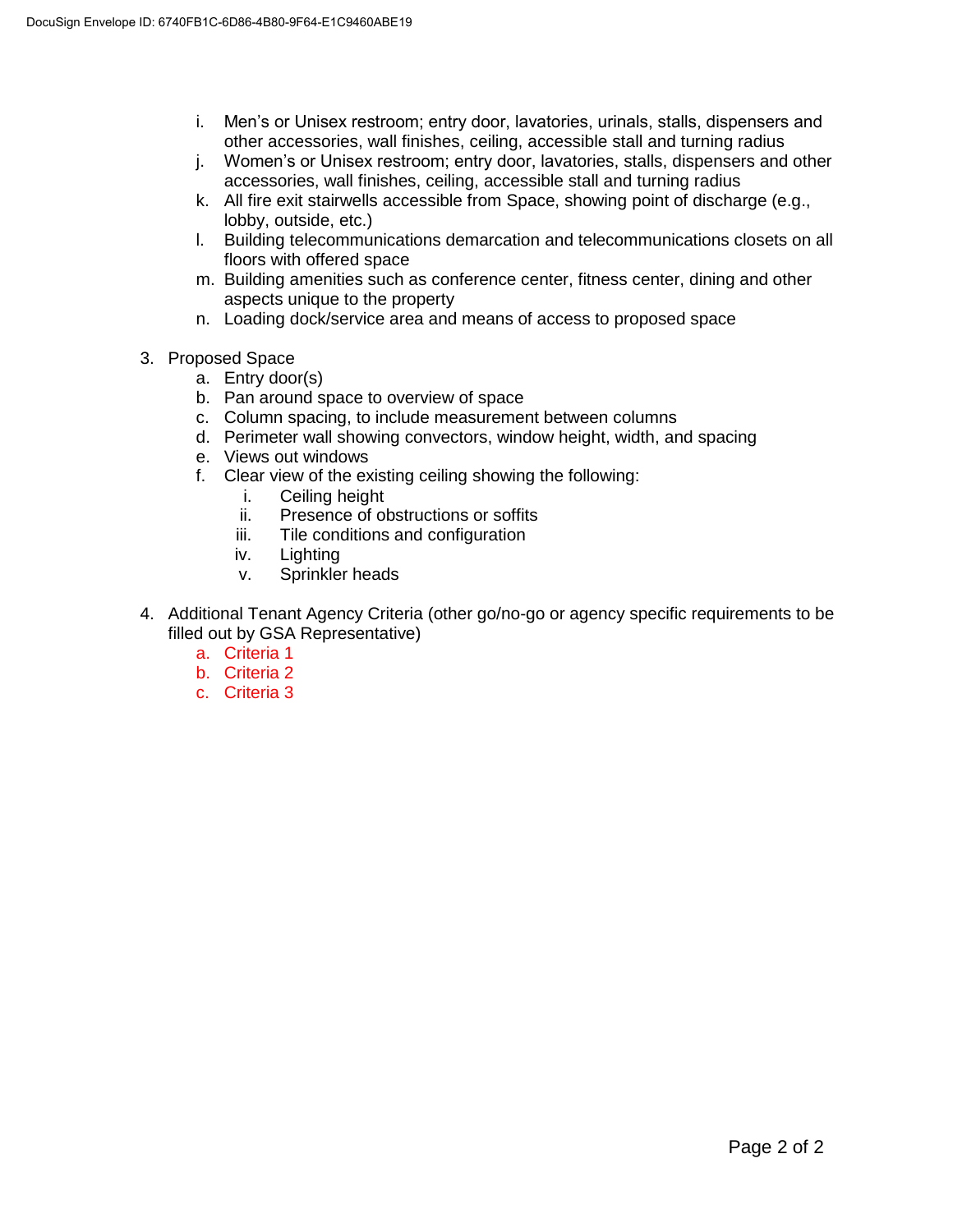### LA-21-01: Attachment 4 - Provisional Space Acceptance Language

## **SAMPLE LEASE AMENDMENT LANGUAGE FOR ACCEPTANCE WITHOUT A GSA REPRESENTATIVE ON-SITE FOR PHYSICAL INSPECTION RESULTING IN PROVISIONAL ACCEPTANCE OF SPACE DURING COVID-19**

1) The Government hereby issues a provisional acceptance of the Space as substantially complete with confirmation by the Lessor that the alterations associated with the Lease, including shell, tenant improvements and BSAC, have been completed in accordance with the Lease requirements, Design Intent Drawings and Construction Drawings. The Government has not physically inspected the Space at substantial completion due to restrictions related to the COVID-19 pandemic. At such time as a physical on-site inspection is deemed possible by the Government, the Government reserves the right to physically inspect the Space with an on-site representative to conduct a space measurement and to document any deficiencies and/or punch list items for the Lessor's correction. The Government will determine a reasonable timeframe for completion of these items. The Lessor must coordinate a follow-up inspection with the Lease Contracting Officer (LCO) to ensure all corrective action(s) have been completed. Failure by the Lessor to correct any deficiency and/or punch list item(s) may constitute default by the Lessor, and shall give rise to the rights and remedies for the Government in accordance with the GSA Form 3517 - General Clauses, No. 10. DEFAULT BY LESSOR.

Upon re-inspection and Government acceptance of any deficiency and/or punch list item(s) documented per above, or in the instance of no such documented items, this provisional acceptance will be rendered non-provisional and fully accepted by the Government via subsequent Lease Amendment.

2) The square footage will be measured at the physical on-site inspection of space; in accordance with the GSA Form 3517 - General Clauses, No. 21 - Payment and Paragraph **XX** of the Lease, the Government will not pay for space in excess of the amount of ABOA square footage that is stated in the Lease which is **XX** ABOA Square Feet.

### **Delete instructional blue text from final document**

**The below is an example of a retainage, where a portion of lump sum Tenant Improvements (TI) are reserved for potential deficiency and/or punch list item(s). This does not apply to TI amortized into the rent as a per square foot cost. The 10% example below is for illustrative purposes and the amount agreed to should be the result of negotiations with the lessor.**

3) The total cost of the tenant improvements associated with the construction of the Government's leased space is \$1,500,000.00 which is \$500,000.00 more than the total tenant improvements allowance set forth in Paragraph 1.06 of the Lease.

The Lessor and the Government hereby agree that the Government will withhold 10% of the lump sum payment due to the Lessor in the amount of \$50,000.00, as reserve to ensure that all deficiencies or punch list items have been addressed by the Lessor within the time frame established within this Lease Amendment. Upon validation that all deficiencies and punch list items have been corrected, the Lessor may submit an invoice for the balance due to the Government following the procedures outlined in Paragraph 4 below.

### **Include final invoicing instructions below, if applicable.**